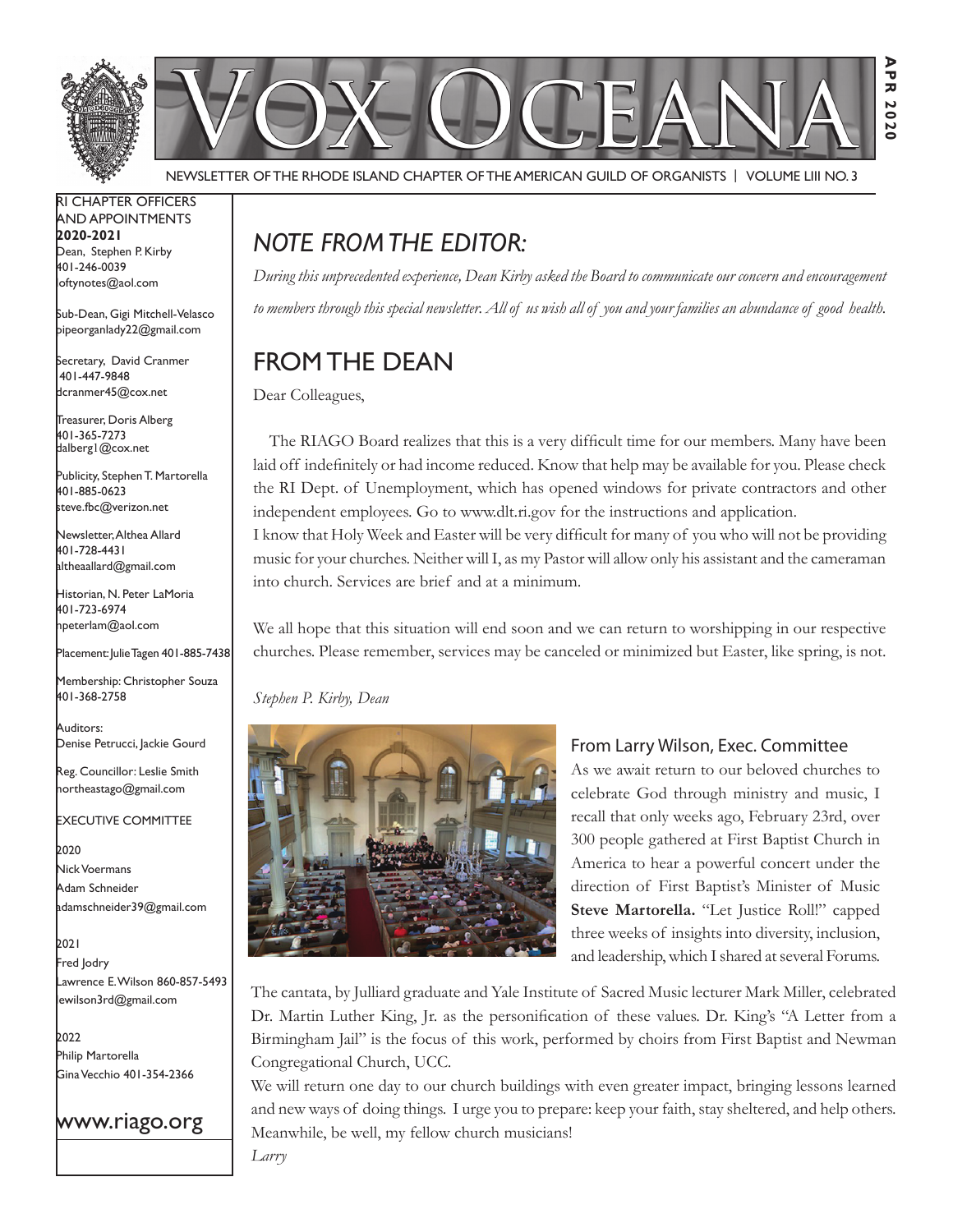### From Gigi Mitchell-Velasco, Sub Dean

My dear Friends,

As I write in the safety of my home, I hope you are happy, well, and coping with our strange new reality. Lately, every morning, a profound sense of gratitude comes over me. "Thank God for this beautiful day; we are healthy." Shouldn't we begin every day this way? Yet, pre-COVID, many of us, myself included, would wake and launch into the cares of our day, sometimes even dreading certain tasks. (Full disclosure, I was a dreader more often than not.)

I have gone through fear and frustration, but last fall, I miraculously emerged from a tough transition period. Determined to get my physical, mental and spiritual house in order, I decided to take a Sabbatical. I looked forward to new opportunities: organ recitals, challenging repertoire, and even orchestral conducting. I had secured a place in a festival for international conductors in Kiev Ukraine, which I was to attend in June. This year was to reset. As it turns out, the whole world has had to push this reset button.

Our experiences today—our fears and uncertainty--may remind us that after 9-11 and the recession of 2008, we experienced similar emotions. But those events showed us that things get better, though probably different. But you will get to the other side. Gratitude is most difficult during hard times, but it is precisely during those times when we need it most. Take time to write down what you're grateful for. It keeps you grounded and allows the Universe (God) to prepare you for your next great adventure. There were many times when I felt that my life had been upended, and everything I had worked for was gone. Then one day I realized how grateful I was for everything I had. Utilizing that energy allowed me to see new opportunities and new talents. New things will come for everyone, no matter how dark these days seem. It's okay to feel discouraged, to have bad days and good days. Forgive yourself for the bad days and rejoice in the good ones.

In my "gap year" I worked on restructuring, spiritual and physical work using Dragontree Apothecary. It offers workbooks, journaling, herbs and meditation practices. I received this article from them, and I found it helpful and hopeful, so I want to share it with you!

https://thedragontree.com/2020/03/27/good-news-9-thingsto-celebrate-this-week/

Feel blessed - You ARE. Feel loved - You ARE

Dwell in gratitude and possibility!

Oh, and watch lots of Netflix and share those great funny animal videos!

Write me if you want to. I am here!

### From Doris Alberg, Treasurer

And now for something completely different, as Monty Python used to say. It's hard to try something new and different when we are pretty much in lock down. I've been watching more than my usual number of videos as I suspect you may be doing as well. So, I've been exploring various folk music sites. No, not Peter, Paul and Mary or Flat and Scruggs, although they are fun too. I am looking at world folk music.

For a short burst of amazement, go to YouTube (regular old, not the subscription format) and search for the Igor Moiseyev Ballet. They are a Russian troupe who know how to DO folk dances. Sort of a cross between ballet, gymnastics, some ice skating moves, with perhaps a touch of the Rockettes. I'll leave the rest for you to discover.

The other group to search for is La Tuna de Madrid, a mandolin orchestra. (warning spell check may insist on tune and not tuna) They were actually in Providence a number of years ago when the Providence Mandolin Orchestra held an international festival. The videos are short, lively and most of all something Happy to watch with no one yammering at you. At least not in English. You won't even need to wash your hands!

PS Of course you can always watch Monty Python too.

PPS Or Tom Lehrer - Anyone remember his delightful "Poisoning Pigeons in the Park?

### From Althea Allard, Vox Oceana Editor

Dear Friends,

I hope you and your families are staying well, that other life circumstances are not bothersome, especially now.

I'm using this enforced non-working time to do Lent in a more mindful way. I'm also getting a lot busier in the kitchen and enjoying the opportunity.

Last Sunday, my husband and I were invited to ring St. Mary's Church bell at 9AM per Bishop Tobin's request that churches ring bells for 5 minutes to signal hope and prayers for all our neighbors. I'm also getting to church several days a week, at the recommendation of Peter Lamoria, to keep the organ in working condition. Nice excuse to keep practicing.

On the lighter side, do a YouTube search for Dapper Dans at Disney. Normally, they are in very colorful barbershop costume, but there is also a Socially Distanced Zoom-style performance, very easy to find on your phone.

Until we can get together again, hoping you are all well and managing to make the most of this time.